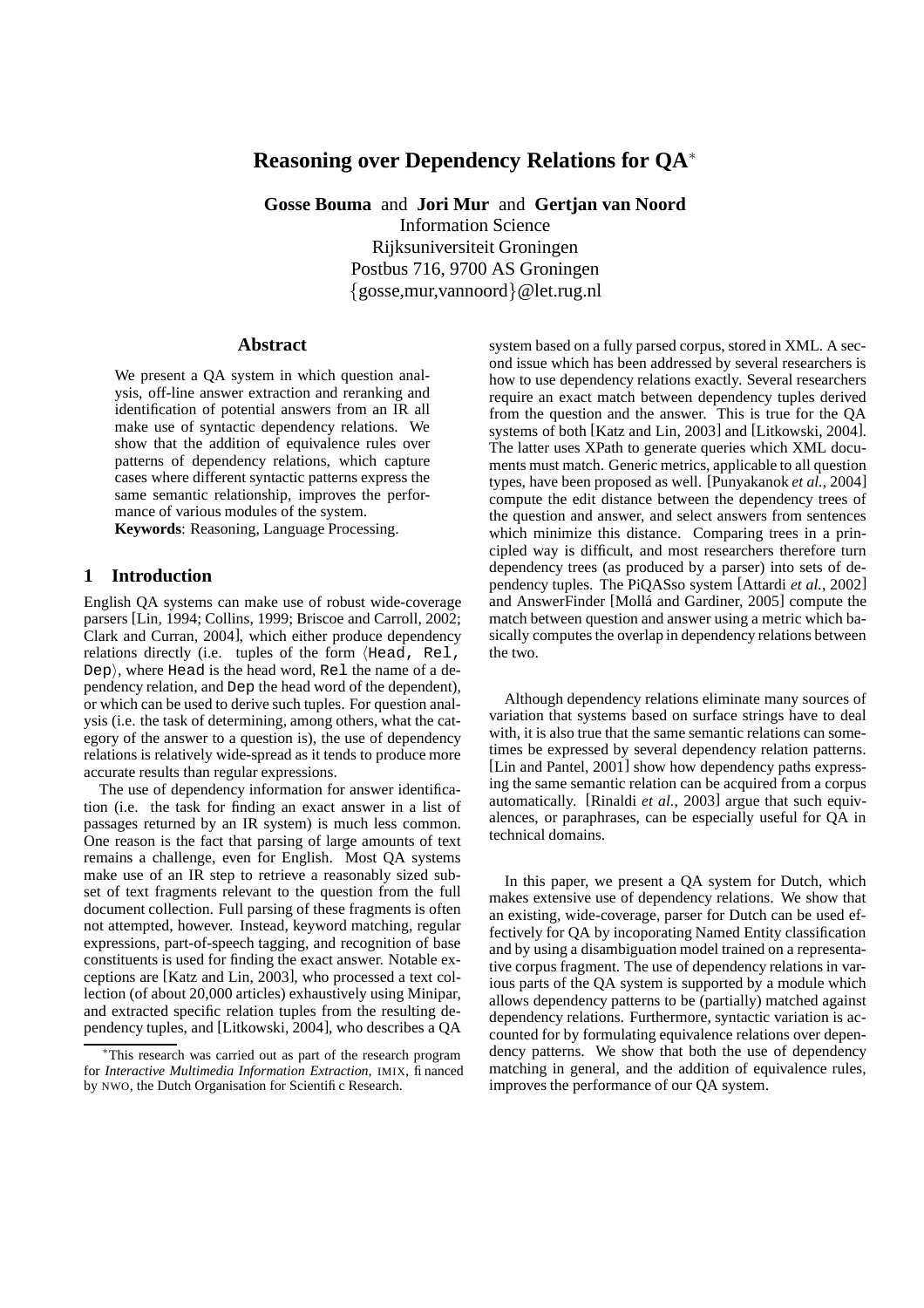### **2 In-depth Dependency Analysis for QA**

The Alpino system is a linguistically motivated, widecoverage, grammar and parser for Dutch. The constraintbased grammar follows the tradition of HPSG [Pollard and Sag, 1994]. It currently consists of over 500 grammar rules (defined using inheritance) and a large and detailed lexicon (over 100.000 lexemes). To ensure coverage, heuristics have been implemented to deal with unknown words and ungrammatical or out-of-coverage sentences (which may nevertheless contain fragments that are analyzable). The grammar provides a 'deep' level of syntactic analysis, in which WHmovement, raising and control, and the Dutch verb cluster (which may give rise to 'crossing dependencies') are given a principled treatment. The output of the system is a dependency graph, compatible with the annotation guidelines of the Corpus of Spoken Dutch.

A left-corner chart parser is used to create the parse forest for a given input string. A manually corrected treebank of 140.000 words was used to train a maximum entropy disambiguation model. Beam-search is used as a heuristic to extract the most probable parse from the parse forest effeciently. [Malouf and van Noord, 2004] show that the accuracy of the system, when evaluated on a test-set of 500 newspaper sentences, is over 88%, which is in line with state-of-the-art systems for English.

For the QA task, the disambiguation model was retrained on a corpus which contained additional material consisting of the (manually corrected) dependency trees of 650 quiz questions.<sup>1</sup> The retrained model achieves an accuracy on 92.7% on the CLEF 2003 questions and of 88.3% on CLEF 2004 questions.

A second extension of the system for QA, was the inclusion of a Named Entity Classifier. The Alpino system already includes heuristics for recognizing proper names. Thus, the classifier needs to classify strings which have been assigned a NAME part of speech by grammatical analysis, as being of the subtype PER, ORG, GEO or MISC. <sup>2</sup> To this end, we collected lists of person names (120K), geographical names (12K), organization names (26k), and miscalleneous items (2K). The data are primarily extracted from the Twente News Corpus, a collection of over 300 million words of newspaper text, which comes with annotation for the names of people, organizations, and locations, involved in a particular news story. For unknown names, a maximum entropy classifier was trained, using the Dutch part of the shared task for CONLL 2003.<sup>3</sup> The accuracy on unseen CONLL data of the resulting classifier (which combines dictionary look-up and a maximum entropy classifier) is 88.2%.

We have used the Alpino-system to parse the full text collection for the Dutch CLEF QA-task. To this end, the text collection was tokenized (into 78 million words) and segmented into (4.1 million) sentences. Parsing this amount of text takes

well over 500 CPU days. We used a Beowulf Linux cluster of  $128$  Pentium 4 processors<sup>4</sup> to complete the process in about three weeks. The dependency trees are stored as (25 Gb of) XML. Fortunately, the analyzed material is not only useful for our QA system. It has been used to improve the coverage of the lexicon by error-mining [van Noord, 2004], and is a rich source of data for corpus linguistics. It has also been used by other research groups.<sup>5</sup>

## **3 Equivalences over Dependency Relations**

Several components of our QA system make use of dependency relations. All of these components need to check whether a given sentence satisfies a certain syntactic pattern. We have developed a seperate module for dependency pattern matching, which also accounts for syntactic variation.

The dependency analysis of a sentence gives rise to a set of dependency relations of the form  $\langle$  Head/HIx, Rel, Dep/DI $x$ , where Head is the root form of the head of the relation, and Dep is the head of the constituent that is the dependent. HPos and DIx are string indices, which distinguish repeated occurrences of the same token in a string, and Rel is the name of the dependency relation. For instance, the dependency analysis of sentence (1-a) is (1-b).

(1) a. Mengistu kreeg asiel in Zimbabwe (Mengistu was given asylum in Zimbabwe)

\nb. 
$$
\left\{\n \begin{array}{ll}\n \langle k\text{right/2, su, mengistu/1}\rangle, \\
 \langle k\text{right/2, obj1, asiel/3}\rangle, \\
 \langle k\text{right/2, mod, in/4}\rangle, \\
 \langle \text{in/4, obj1, zimbabwe/5}\rangle\n \end{array}\n \right\}
$$

A dependency pattern is a set of (partially underspecified) dependency relations:

(2) 
$$
\left\{ \begin{array}{ll} \langle k\text{rig}/K, \text{obj1, asiel}/A \rangle, \\ \langle k\text{rig}/K, \text{su, Su}/S \rangle \end{array} \right\}
$$

The following Prolog program defines when a pattern matches a set of dependency relations:

```
match([],\_.
match(Pat,Rels) :-
  equivalent(LHS,RHS),
  partition(Pat,LHS,PatRest),
  partition(Rels,RHS,RelsRest),
  match(PatRest,RelsRest).
equivalent(Pat,Pat).
equivalent(LHS, RHS) :- eq(LHS, RHS).
```

```
equivalent(LHS, RHS) :- eq(RHS, LHS).
```
The relation partition (Union, Set1, Set2) holds if Set1 ∪ Set2 = Union, and Set1 and Set2 are disjoint. The pattern in (2) matches with the set in (1-b) and would, among others, instantiate the variable Su as mengistu.

<sup>1</sup> From the *Winkler Prins spel*, a quiz game. The material was made available to us by the publisher, *Het Spectrum, bv.*

 $2$ Various other entities which sometimes are dealt with by NEC. such as dates and measure phrases, can be identified using the information present in POS tags and dependency labels.

 $3$ http:// $cnts.uia.ac.be/con112003/ner/$ 

<sup>&</sup>lt;sup>4</sup>which is part of the High-Performance Computing centre of the University of Groningen

<sup>&</sup>lt;sup>5</sup>The Amsterdam system for CLEF 2004 uses information extracted from the parsed corpus. The University of Nijmegen has used it to obtain realistic data for psycholinguistic experiments.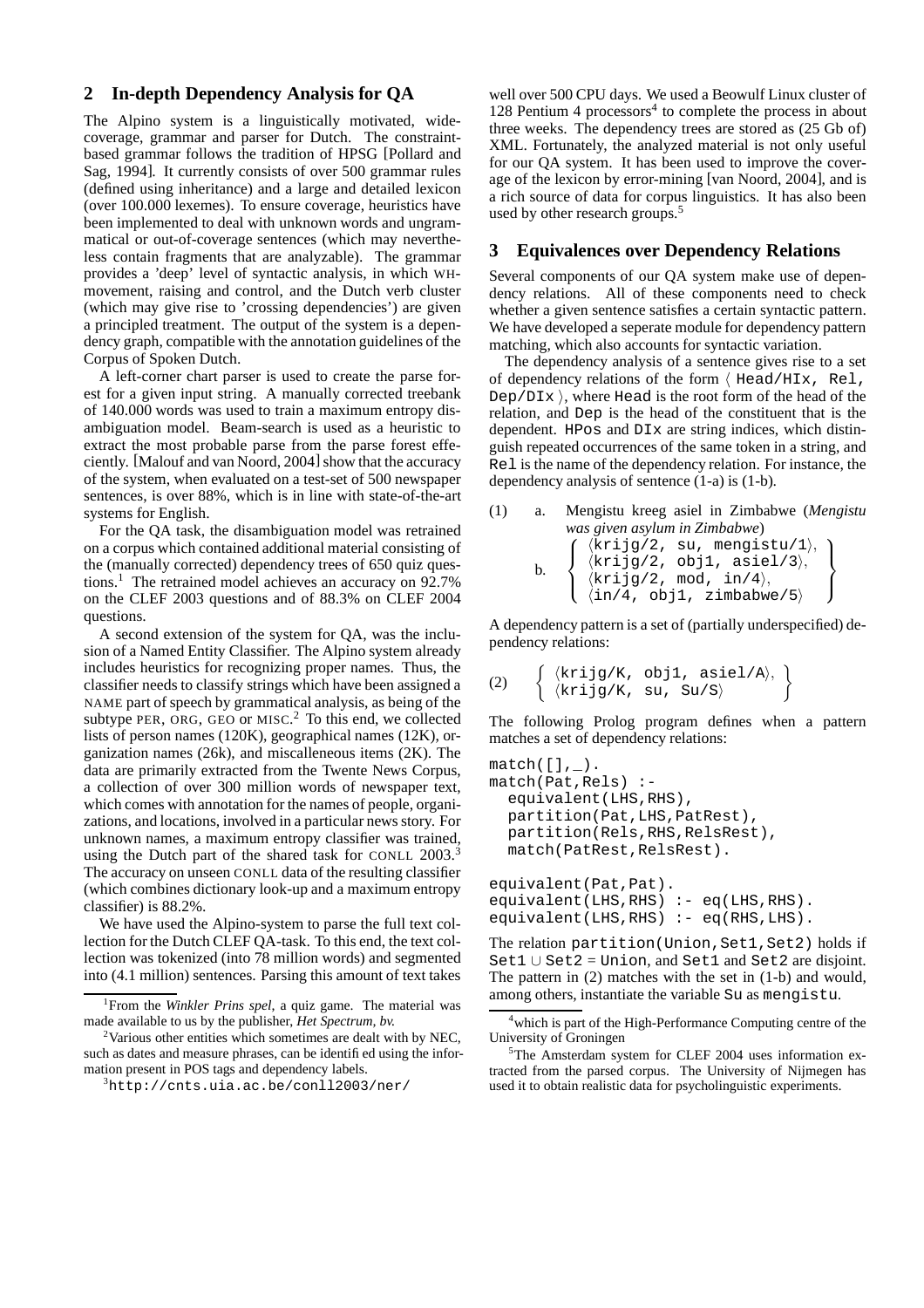Equivalences can be defined to account for the fact that in some cases we want a pattern to match a set dependency relations that slightly differs from it, but nevertheless expresses the same semantic relation. For instance, the subject of an active sentence may be expressed as a PP-modifier headed by *door* (*by*) in the passive:

- (3) a. Zimbabwe verleende asiel aan Mengistu (*Zimbabwe gave asylum to Mengistu*)
	- b. Aan Mengistu werd asiel verleend door Zimbabwe (*Mengistu was given asylum by Zimbabwe*)

The following equivalence rule accounts for this:

$$
eq({\langle Vb/V,su, Su/S \rangle}), \begin{Bmatrix} \langle word/W, vc, Vb/V \rangle, \\ \langle Vb/V, mod, door/D \rangle, \\ \langle door/D, obj1, Su/S \rangle \end{Bmatrix})
$$

Here, the verb *word* is (the root form of) the passive auxiliary, which takes a verbal complement headed by the verb Vb.

We have implemented 13 additional equivalence rules, to account for, among others, coordination, relative clauses, possessive relations expressed by the verb *hebben* (*to have*) as well as the following phenomena:

- (4) a. de bondscoach van Noorwegen, Egil Olsen ⇔ Egil Olsen, de bondscoach van Noorwegen (*the coach of Norway, Egil Olsen*  $\Leftrightarrow$  *Egil Olsen, the coach of Norway*)
	- b. Australië's staatshoofd  $\Leftrightarrow$  staatshoofd van Australie¨ (*Australia's head of state* ⇔ *head of state of Australia*)
	- c. president van Rusland, Jeltsin ⇔ Jeltsin is president van Rusland (*president of Russia, Jeltsin* ⇔ *Jeltsin is president of Russia*).
	- d. Moskou heeft 9 miljoen inwoners ⇔ de 9 miljoen inwoners van Moskou (*Moskow has 9 million inhabitants* ⇔ *the 9 million inhabitants of Moskow*).
	- e. Swissair en Austrian Airlines hebben vluchten naar Kroatie¨ ⇔ Swissair heeft vluchten naar Kroatie¨ (*Swissair and AA have flights into Croatia* ⇔ *Swissair has flights into Croatia* )
	- f. Ulbricht liet de Berlijnse Muur bouwen  $\Leftrightarrow$  Ulbricht, die de Berlijnse Muur liet bouwen. (*Ullbricht had the Berlin Wall be built* ⇔ *Ullbricht, who had the Berlin Wall be built*)

The equivalence rules we have implemented so far express linguistic equivalences, and thus are both general adn domain independent.

Note that both the partition and equivalent relation in general will have multiple solutions, and thus, backtracking may be required in order to determine whether a pattern matches a set of dependency relations. Also note that, at least for the moment, for efficiency reasons we do not allow recursive application of equivalence rules. That is, given a solution for equivalent(LHS,RHS), we require that RHS is a subset of the set of dependency relations Rels, and we do not try to find an equivalent  $R$ H $S'$  which is part of  $R$ els.

## **4 Applications in QA**

**Question analysis.** Question analysis is the task of assigning a specific class (person, location, date,  $\dots$ ) to a question. Our QA system often assigns an additional argument to the class, i.e. location(della alpi stadion) asks for the location of the *Della Alpi stadium*. Question analysis requires a combination of syntactic analysis and ontological resources. Syntactic analysis helps to determine the question stem in complex WH-phrases (*with which Palestinian organization...*) and can help to identify additional properties of the question (i.e. *Give the name of a Japanese city that was struck by an earthquake* asks for the name of city, not of an earthquake. Lexical semantic knowledge is required to recognize that *Which region in the US has ...* asks for a geographical named entity, whereas *Which car factory was bought by ...* as for a organization named entity.

The advantage of using dependency relations for this task has been widely recognized. The incorporation of equivalences over dependency relations means that patterns will automatically cover a certain amount of syntactic variation. The pattern in (5-a), for instance, ensures that the questions in (5-b) and (5-d) are both classified as cause(Effect), with Effect instantiated as rsi, in spite of the fact that their word order and syntactic structure differs.

| (5) | a. | $\left\{ \begin{array}{ll} \langle \text{ontsta/0, mod, waardoor/W} \rangle, \\ \langle \text{ontsta/0, su, Effect/E} \rangle. \end{array} \right.$                                                                                 |
|-----|----|-------------------------------------------------------------------------------------------------------------------------------------------------------------------------------------------------------------------------------------|
|     | b. | Waardoor ontstaat RSI? (What causes RSI?)                                                                                                                                                                                           |
|     |    | c. $\left\{\begin{array}{l}\langle\text{waardoor}/1,\text{ wh},\text{ ontsta}/2\rangle,\\ \langle\text{ontsta}/2,\text{ mod},\text{ waardoor}/1\rangle,\\ \langle\text{ontsta}/2,\text{ su},\text{ rsi}/3\rangle\end{array}\right.$ |
|     |    |                                                                                                                                                                                                                                     |
|     |    |                                                                                                                                                                                                                                     |
|     | d. | Waardoor kan RSI ontstaan? (What can cause                                                                                                                                                                                          |
|     |    | RSI?)                                                                                                                                                                                                                               |
|     |    | $\langle \text{waardoor}/1, \text{ wh}, \text{ kan}/2 \rangle,$<br>$\langle \text{kan}/2, \text{ su}, \text{rsi}/3 \rangle,$<br>$\langle \text{ontsta}/4, \text{ mod}, \text{waardoor}/1 \rangle,$                                  |
|     | e. |                                                                                                                                                                                                                                     |
|     |    |                                                                                                                                                                                                                                     |
|     |    | $\langle$ ontsta/4, su, rsi/3 $\rangle$                                                                                                                                                                                             |

The modifier *waardoor* is analyzed as a modifier of the verb *ontstaan* in both cases, and the dependency analysis also makes explicit the fact that the subject of the modal verb *kan* also functions as subject of the verbal complement. A regular expression pattern would at least have to deal with the fact that the subject follows the verb *ontstaan* in (5-b), whereas it precedes the verb in (5-d).

Note also that the use of variables for dependents in a pattern allows identification of specific syntactic arguments in the question. The pattern in (5-a) picks up the subject as the Effect for which a cause is asked. This information is used in the answer extraction process.

**Off-line answer extraction.** Off-line methods have proven to be very effective in QA ([Fleischman *et al.*, 2003], [Jijkoun *et al.*, 2004]). Before actual questions are known, a corpus is exhaustively searched for potential answers to specific question types (capital, abbreviation, inhabitants, year of birth, ...). The answers are extracted from the corpus off-line and stored in a semi-structured table for quick and easy access.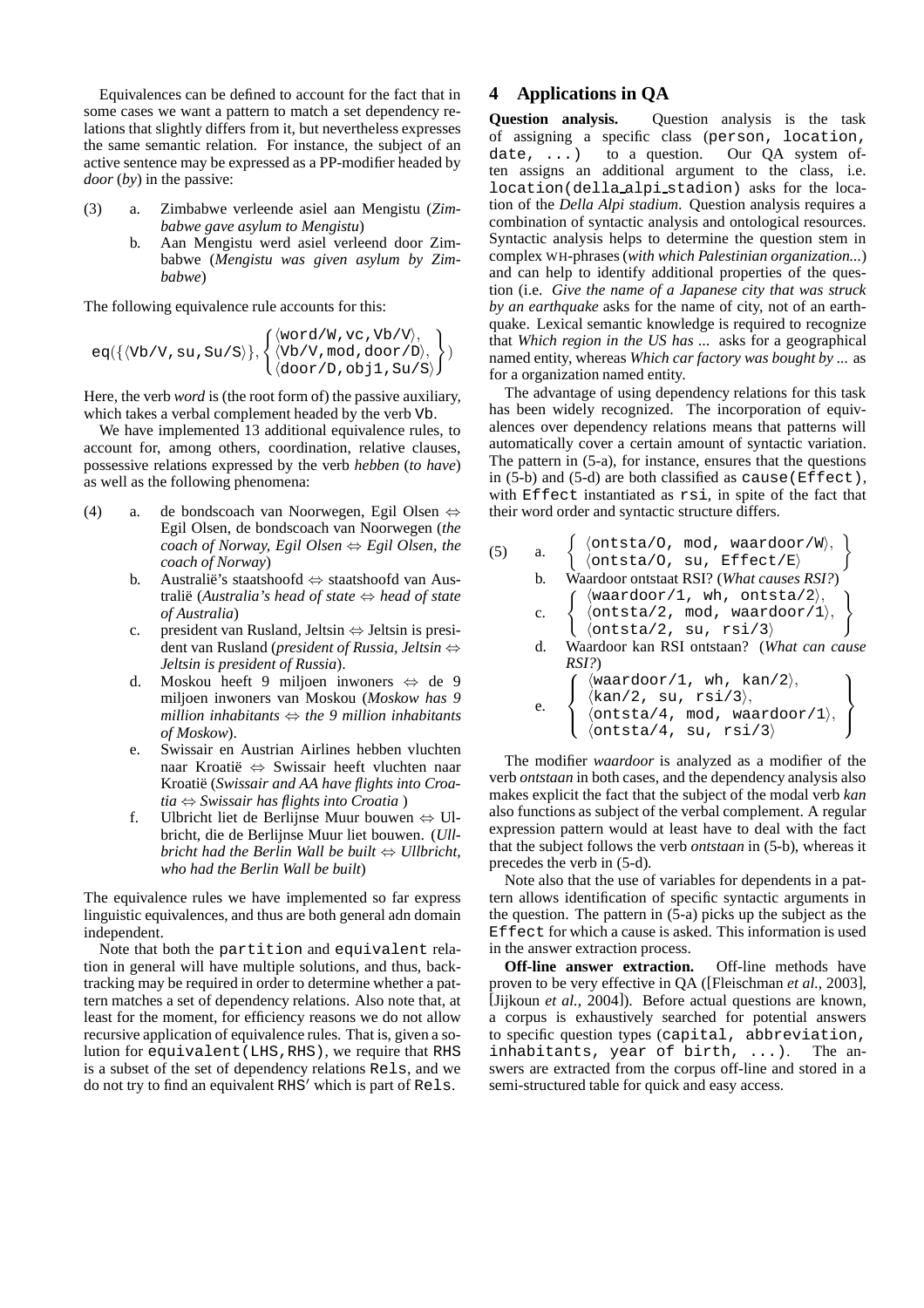One of the advantages of having the corpus analyzed in full is the fact that it opens up the possibility of off-line answer extraction based on dependency relations. [Jijkoun *et al.*, 2004] have shown for English that using dependency relations for this task can lead to significant improvements in recall over systems based on regular expression pattern matching. Dependency relations often allow patterns to be stated which are hard to capture using regular expressions.

The sentences in (6), for instance, all contain information about organizations and their founders.

- (6) a. **Minderop** richtte **de Tros** op toen .... (*Minderop founded the Tros when...*)
	- b. Op last van generaal De Gaulle in Londen richtte verzetsheld **Jean Moulin** in mei 1943 **de Conseil National de la Resistance ´ (CNR)** op. (*Following orders of general De Gaulle, resistance hero Jean Moulin founded in May 1943 the Conseil National de la Resistance ´ (CNR)*)
	- c. **Het Algemeen Ouderen Verbond** is op 1 december opgericht door de nu 75-jarige **Martin Batenburg**. (*The General Pensioners Union was founded on Dec, 1, by, now 75-year old, Martin Batenburg.*)
	- d. **Kasparov** heeft **een nieuwe Russische Schaakbond** opgericht en... (*Kasparov has founded a new Russian Chess Union and...*)
	- e. ... toen **de Generale Bank** bekend maakte met de Belgische Post **een "postbank"** op te richten. (*when the General Bank announced to found a "postal bank" with the Belgian Mail*).

The verb expressed to relation (*oprichten*, to found) can take on a wide variety of forms (active, with the particle *op* split from the root, participle, and infintival, either the founder or the organization can be the first constituent in the sentence, in passives the founder may be part of a *door* (*by*) phrase, and in control constructions the founder may be found as the subject of a governing clause. In all cases, modifiers may intervene between the relevant constituents. Such variation is almost impossible to capture accurately using regular expressions, whereas dependency relations can exploit the fact that in all cases the organization and its founder can be identified as the object and subject of the verb with the root form *oprichten*. The pattern in (7) suffices to extract this relation from all of the examples above.<sup>6</sup>

(7) 
$$
\left\{ \begin{array}{ll} \langle \text{richt_op/R, su, Founder/S} \rangle, \\ \langle \text{richt_op/V, obj1, Founded/O} \rangle \end{array} \right\}
$$

Equivalence rules can be used to deal with other forms of syntactic variation. For instance, once we define a pattern to extract the country and its capital from (8-a), the equivalence rules illustrated in  $(4-a)$ ,  $(4-b)$ , and  $(4-c)$  can be used to match this single pattern against the alternative formulations in (8-b)- (8-d) as well.

- (8) a. de hoofdstad van Afghanistan, Kabul (*the capital of Afghanistan, Kabul*)
	- b. Kabul, de hoofdstad van Afghanistan (*Kabul, the capital of Afghanistan*)
	- c. Afghanistans hoofdstad, Kabul (*Afghanistan's capital, Kabul*)
	- d. Kabul is de hoofdstad van Afghanistan (*Kabul is the capital of Afghanistan*)

The table below illustrates the effect of using equivalence rules when applying the extraction patterns to the full CLEF corpus:

| Table            | -Equiv        |       | $+$ Equiv     |       | Incr $(\%)$ |           |
|------------------|---------------|-------|---------------|-------|-------------|-----------|
|                  | tuples        | uniq  | tuples        | unig  |             | tpls uniq |
| Abbreviation     | 21.170        | 8.405 | 21.497        | 8.543 |             |           |
| Age              | 15.981 13.716 |       | 22.143        | 18520 | 38          | 35        |
| <b>Born Date</b> | 1.545         | 1.356 | 2356          | 1.990 | 54          | 47        |
| <b>Born</b> Loc  | 371           | 351   | 937           | 879   | 152         | -150      |
| Capital          | 1.940         | 406   | 2.146         | 515   | 10          | 27        |
| Currency         | 3.111         | 124   | 6.619         | 222   | 113         | 80        |
| Died Age         | 522           | 379   | 1.127         | 834   | 116         | 120       |
| Died Date        | 374           | 349   | 583           | 544   | 56          | 55        |
| Died Loc         | 364           | 332   | 664           | 583   | 82          | 76        |
| Founded          | 604           | 559   | 1.021         | 953   | 69          | 70        |
| Function         | 54.01628.543  |       | 77.028 46.589 |       | 43          | 63        |
| Inhabitants      | 529           | 473   | 708           | 633   | 34          | 34        |
| Nobel Prize      | 75            | 67    | 169           | 141   | 125         | 10        |

For all relations, except abbreviations, which are found in a single syntactic environment, the overall number of extracted tuples, as well as the number of unique tuples increases considerably. Of course, for each relation,the number of extracted relations could have been increased by a similar amount by expanding the number of patterns for that relation. The interesting point here is that in this case this was achieved by adding a single, generic component.

The development and maintenance of extraction patterns is further facilitated by the fact that multiple dependency relations may be combined into paths (i.e.  $\langle City, mod, tellend, me, Inhabitants \rangle$  refers to the pair  $\langle City, \mod, t$ ellend $\rangle$  and  $\langle tell$ end, me, Inhabitants), by providing developers with tools which support visualization of dependency relations as syntactic trees.

**Answer reranking and extraction.** For those questions that are not answered by the off-line method (i.e. either because no table exists for the given question type, or because no matching table entry was found), the QA system passes a set of keywords extracted from the question to the IR engine. IR returns a set of relevant paragraphs. Within this set, we try to identify the sentence which most likely contains the answer, and we try to extract the answer from the sentence.

For each sentence  $A$ , we compute its a-score relative to the question  $Q$  as follows:

$$
\begin{array}{lcl} \texttt{a-score}(Q, A) = & \alpha.\texttt{d-score}(Q, A) \\ & + & \beta.\texttt{type-score}(Q, A) \\ & + & \gamma.\texttt{IR}(Q, A) \end{array}
$$

Here, d-score expresses to what extent the dependency relations of  $Q$  and  $A$  match, type-score expresses

<sup>6</sup>The fact that the by-phrase in passives acts as the logical subject of the participle is accounted for by means of an equivalence rule.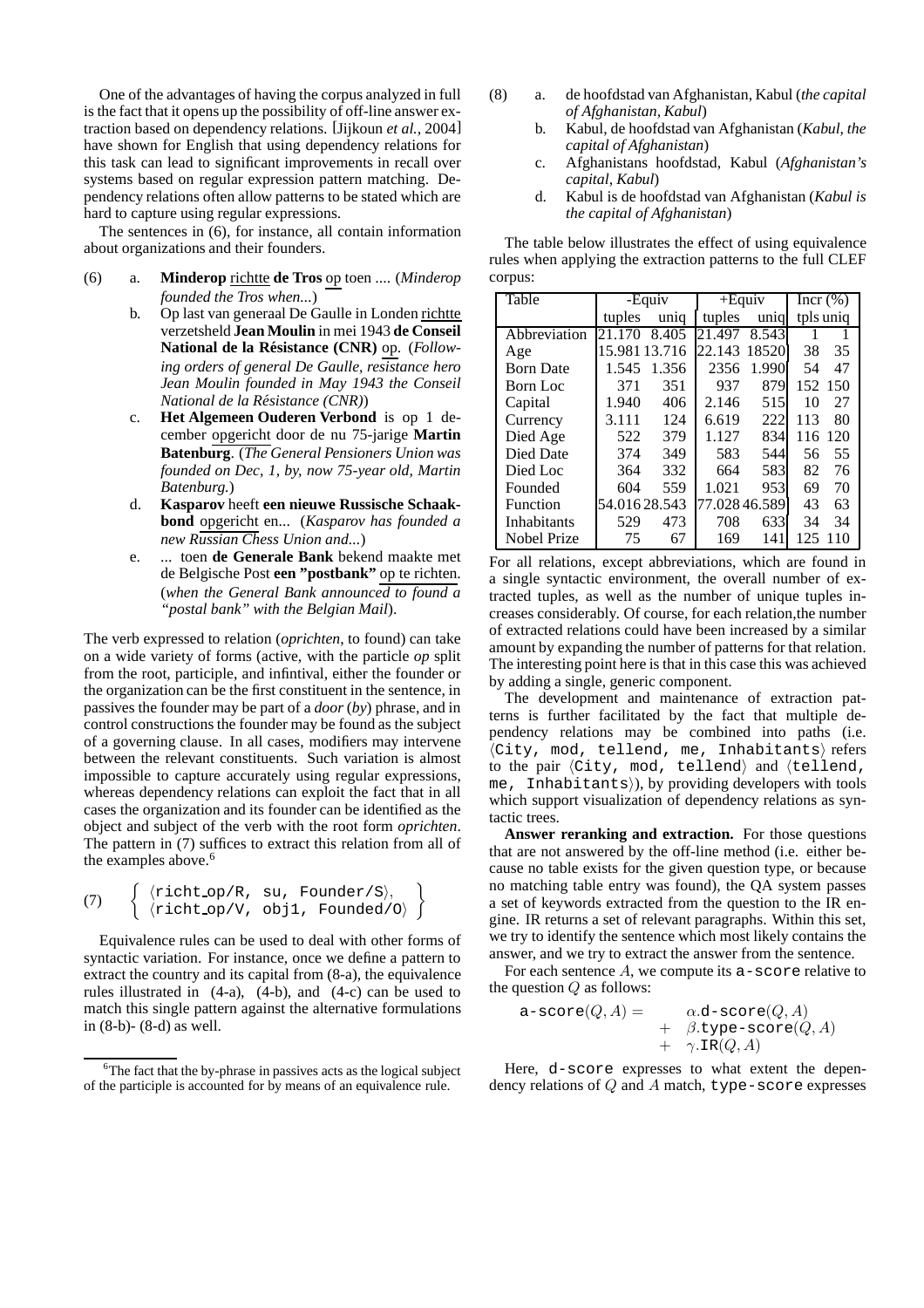whether a constituent matching the question type of Q could be found (in the right syntactic context) in A, and IR combines the score assigned by the IR engine and a score which expresses to what extent the proper names, nouns, and adjectives in Q and A plus the sentence immediately preceding A overlap.  $\alpha$ ,  $\beta$  and  $\gamma$  are (manually set) weights for these scores.

The d-score computes to what extent the dependency structure of question and answer match. To this end, the set of dependency relations of the question is turned into a pattern  $Q$ , by removing the dependency relations for the question word, and then substituting all string positions by variables. The d-score is the cardinality of the largest subset  $Q'$  of Q divided by  $|Q|$ , such that match $(Q', A)$  holds (where A is the set of dependency relations of the answer):

$$
\text{d-score}(Q, A) = \frac{\text{arg max}}{Q'} \cdot \frac{Q'|Q' \subset Q \land \text{match}(Q', A)\}|}{|Q|}
$$

Note that dependency matching is considerably more subtle than keyword matching. A case in point are Q/A-pairs such as the following:

- (9) a. Wie is voorzitter van het Europese Parlement? (*Who is chair of the European Parliament?*
	- b. Karin Junkers (SPD), lid van het Europese Parlement en voorzitter van de vereniging van sociaal-democratische vrouwen in Europa...(*Karin Junkers (SPD), member of the European Parliament and chair of the society of social-democrat women in Europe...*)

Here, (9-b) does not contain the correct answer in spite of the fact that it contains all keywords from the question. In fact, even most of the dependency relations of the question are present in the answer, but crucially, there is no substitution for W that would satisfy:

$$
\texttt{match}(\left\{\begin{array}{l}\langle voorzitter/V, \texttt{mod}, \texttt{van}/W\rangle,\\ \langle \texttt{van}/W, \texttt{obj1}, \texttt{parlement}/X\rangle\end{array}\right\}, Q)
$$

The type-score indicates whether a suitable answer type was found in the sentence (i.e. a date question requires an answer containing a dependent with Part-of-Speech tag noun(date)). Higher scores are assigned to potential answers where the phrase that matches the question type is also in some syntactic dependency relation to the topic of the question. I.e. given the question in (10-a), classified as date(hereniging), the date phrase *in oktober 1990* in (10-b) receives a higher score than the date phrase *in 1962* in (10-c), as the first is a dependent of *hereniging*, whereas the second is not.

- (10) a. Wanneer vond de Duitse hereniging plaats? (*When did the German unification take place?*)
	- b. Sinds de Duitse hereniging in oktober 1990... (*Since the German unification in October 1990...*)
	- c. Al in 1962 voorspelde hij de Duitse hereniging. (*As early as 1962 he predicted the German unification.*)

**Merging off-line and IR-based techniques.** One of the advantages of our approach is that the technology used for offline and IR-based answer extraction becomes virtually identical. The only real difference is that the latter relies on IR to make a first selection of relevant paragraphs, whereas the offline method performs an exhaustive search. Consequently, the metric used for selecting the best answer from a list of results provided by IR can be used for reranking the results of table look-up as well. Cases where this is useful, are questions like  $(11-a)$  and  $(11-b)$ :

- (11) a. Wie is de Duitse minister van Economische Zaken? (*Who is the German minister of Economy?*)
	- b. Wie was president van de VS in de Tweede Wereldoorlog? (*Who was president of the US during the second World War?*)

These are hard to account for by off-line methods. Question (11-a) and (11-b) would be classified as function(minister,duits) and function(president,vs), respectively, by question analysis, and thus, in principle can be answered by consulting the functions-table. However, this ignores the modifiers *van Economische Zaken* and *in de Tweede Wereldoorlog*, which, in this case, are crucial for finding the correct answer.

Applying the same scoring technique to facts extracted from the table, as to on-line extracted facts, can help to overcome this problem. In particular, the d-score between the question and the sentence on which a table entry is based, can be used as an additional factor (in conjunction with frequency) in determining whether a table answer is correct. For instance, for question (11-a) classified as function(minister,duits), there are several candidate answers, some of which are:

| Answer       | <b>Freq   Answer</b> | Frea |
|--------------|----------------------|------|
| Klaus Kinkel | 54   Volker Rühe     |      |
| Theo Waigel  | 36   Günter Rexrodt  |      |

In this case, using frequency only to determine the correct answer, would give the wrong result, whereas a score that combines frequency and d-score (based on (12), on which one of the table entries was based) returns the correct answer.

(12) De Duitse minister van economische zaken, Günter Rexrodt, verwelkomde het rapport. (*The German minister of economy, Gunter ¨ Rexrodt, welcomed the report.*)

# **5 Evaluation**

We evaluated on 572 questions that were used in the Dutch monolingual task of the CLEF 2003 and 2004 QA track. We give the mean reciprocal rank (mrr) over the first 5 answers found by the system. The *off-line* column contains the results for questions answered by table look-up. The *on-line* column contains the score for the remaining questions, and the third column reports the overall score.